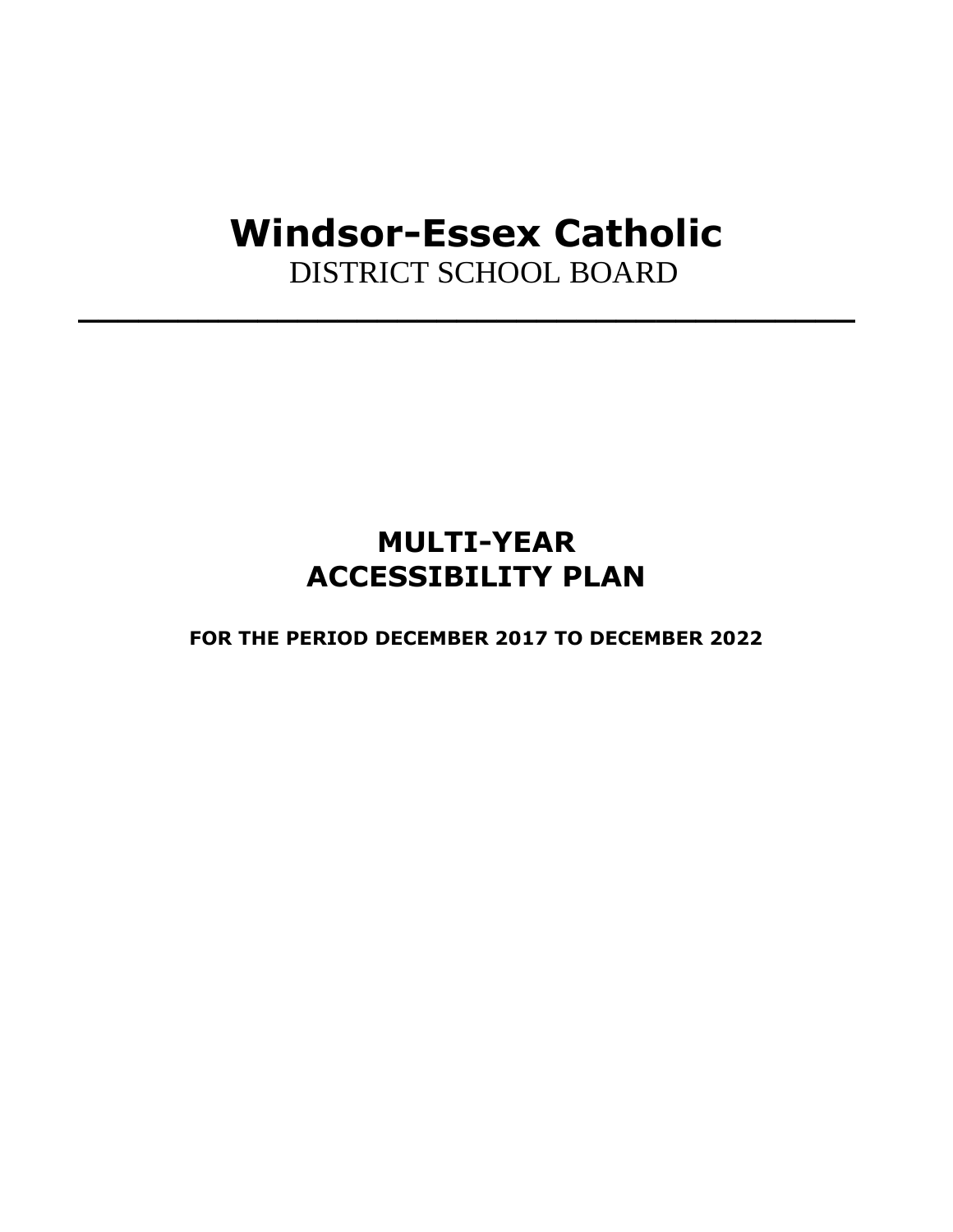### **MULTI-YEAR ACCESSIBILITY PLAN**

\_\_\_\_\_\_\_\_\_\_\_\_\_\_\_\_\_\_\_\_\_\_\_\_\_\_\_\_\_\_\_\_\_\_\_\_\_\_\_\_\_\_\_\_\_\_\_\_\_\_\_\_\_\_\_\_\_\_\_\_\_\_\_\_\_\_\_\_\_\_\_\_\_\_\_\_\_\_\_\_\_\_\_\_\_\_\_\_\_\_\_\_\_\_\_\_\_\_\_\_\_\_

### **WINDSOR-ESSEX CATHOLIC DISTRICT SCHOOL BOARD December 2017 – December 2022**

# **Prepared by**

### **Accessibility Planning Committee In accordance with Accessibility for Ontarians with Disabilities Act Integrated Accessibility Standards Regulation**

Reviewed and revised May 2018

This publication is available through the Windsor-Essex Catholic District School Board's

- website  $(www.wecdsb.on.ca \rightarrow BOARD \rightarrow Accessibility)$  $(www.wecdsb.on.ca \rightarrow BOARD \rightarrow Accessibility)$
- Catholic Education Centre
- In accessible formats upon request\*

\*Contact the Catholic Education Centre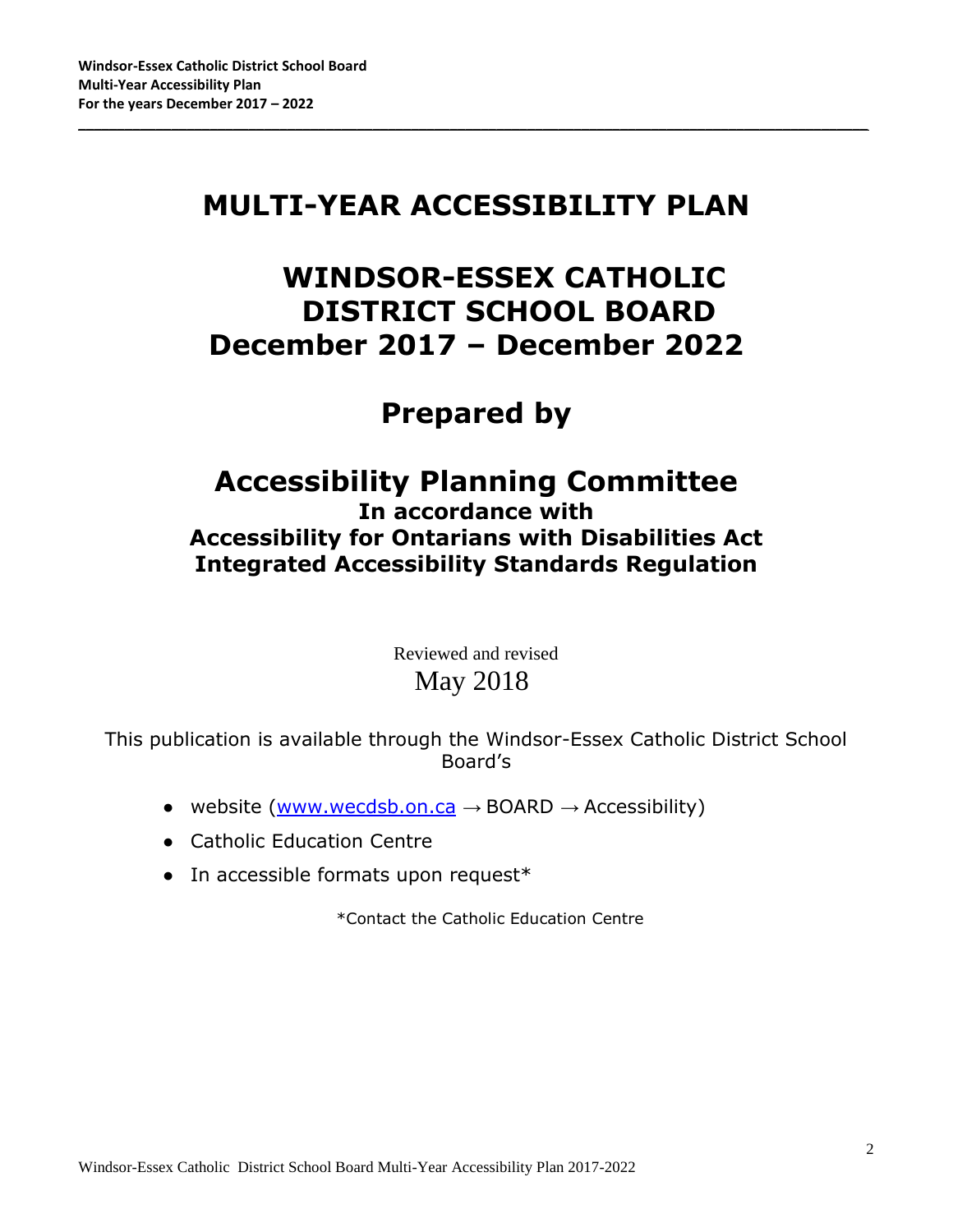# **TABLE OF CONTENTS**

\_\_\_\_\_\_\_\_\_\_\_\_\_\_\_\_\_\_\_\_\_\_\_\_\_\_\_\_\_\_\_\_\_\_\_\_\_\_\_\_\_\_\_\_\_\_\_\_\_\_\_\_\_\_\_\_\_\_\_\_\_\_\_\_\_\_\_\_\_\_\_\_\_\_\_\_\_\_\_\_\_\_\_\_\_\_\_\_\_\_\_\_\_\_\_\_\_\_\_\_\_\_

| Cover Page        |  |
|-------------------|--|
| Plan Availability |  |
| Table of Contents |  |
|                   |  |

#### **Section**

|     | Aim                                                   | 4  |
|-----|-------------------------------------------------------|----|
| 2.  | Objectives                                            | 4  |
| 3.  | Commitment to Accessibility Planning                  | 4  |
| 4.  | Description of the WINDSOR-ESSEX CATHOLIC District    |    |
|     | <b>School Board</b>                                   |    |
| 5.  | Members of "Accessibility Planning Committee"         |    |
| 6.  | Strategy for prevention and removal of barriers       | 8  |
| 7.  | Barrier-Identification Methodologies                  | 8  |
| 8.  | Recent Barrier Removal Achievements                   | 9  |
| 9.  | Barriers to be addressed in 2017-2022 Multi-Year Plan | 10 |
| 10. | <b>Review and Monitoring Process</b>                  | 11 |
|     | Communication of the Plan                             | 12 |

#### **Glossary of Terms**

- AODA Accessibility for Ontarians with Disabilities Act
- SEAC Special Education Advisory Committee
- OASBO Ontario Association of School Business Officials
- OCSBOA Ontario Catholic School Business Officials Association
- ODA Official Development Assistance
- IASR Integrated Accessibility Standards Regulation
- WSIB Workplace Safety and Insurance Board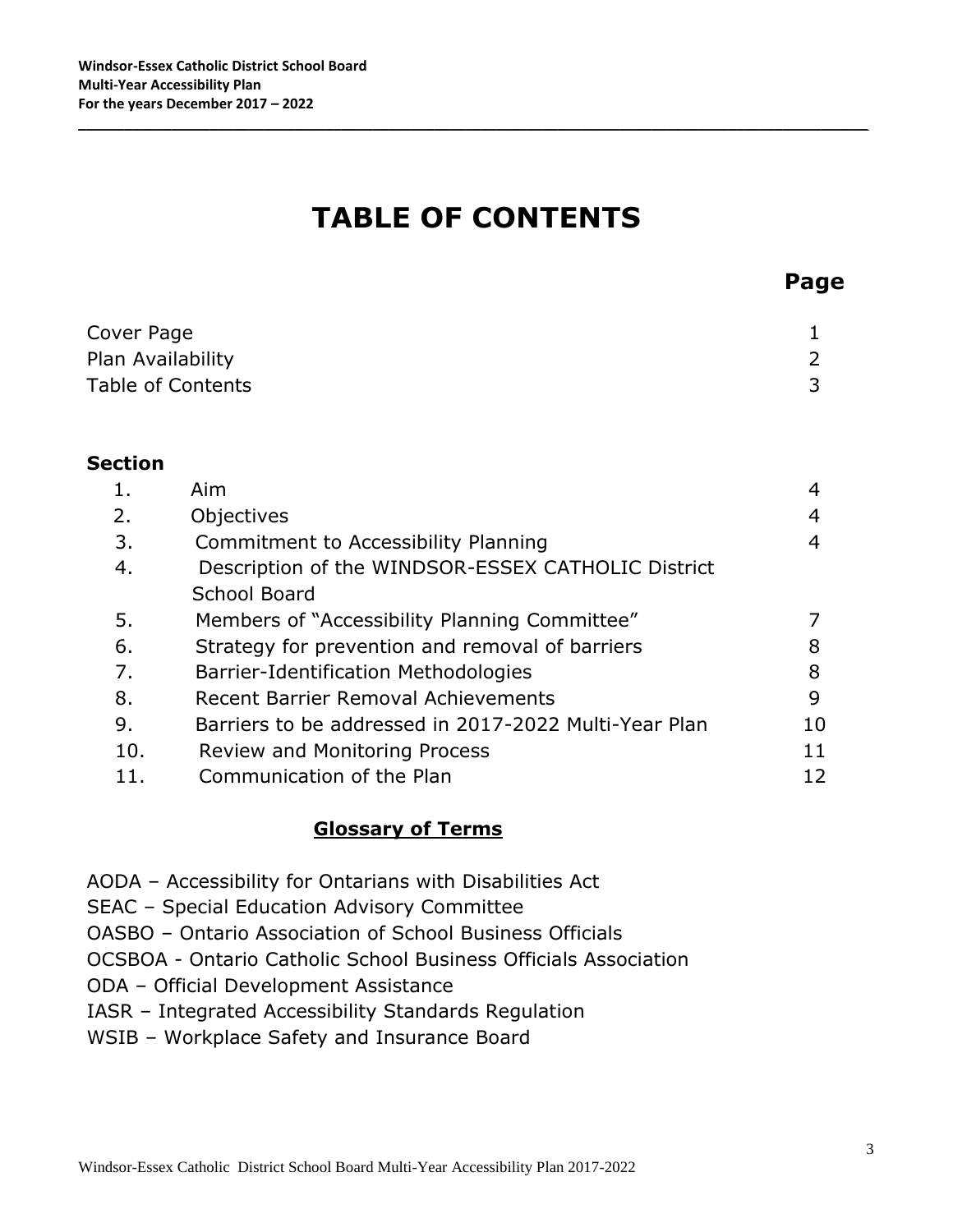#### **1.0 Aim**

This multi-year Accessibility Plan is developed in accordance with the Integration Accessibility Standards Regulation under the *Accessibility for Ontarians with Disabilities Act, 2005.* It incorporates the intentions of the Board to meet its obligations under the *Ontarians with Disabilities Act, 2001*. The Plan describes the measures that the Board will take over the five year period from 2017-2022 to identify, remove and prevent barriers to people with disabilities who work, learn and participate in the School Board community and environment including students, staff, parents and guardians, volunteers and visitors to the Board and its schools. The plan will be guided by the Board's Accessibility Standards-Policy Statement (Policy Reference-link).

\_\_\_\_\_\_\_\_\_\_\_\_\_\_\_\_\_\_\_\_\_\_\_\_\_\_\_\_\_\_\_\_\_\_\_\_\_\_\_\_\_\_\_\_\_\_\_\_\_\_\_\_\_\_\_\_\_\_\_\_\_\_\_\_\_\_\_\_\_\_\_\_\_\_\_\_\_\_\_\_\_\_\_\_\_\_\_\_\_\_\_\_\_\_\_\_\_\_\_\_\_\_

#### **2.0 Objectives**

This Plan:

- **2.1** Describes the process by which the WINDSOR-ESSEX CATHOLIC District School Board will identify, remove and prevent barriers;
- **2.2** Reviews recent efforts of the WINDSOR-ESSEX CATHOLIC District School Board to remove and prevent barriers;
- **2.3** Describes the measures the WINDSOR-ESSEX CATHOLIC District School Board will take in the period 2017-2022 to identify, remove and prevent barriers;
- **2.4** Makes a commitment to provide an annual status report on the Board's implementation of the multi-year accessibility plan;
- **2.5** Makes a commitment to review and update the multi-year accessibility plan at least once every 5 years;
- **2.6** Describes how the WINDSOR-ESSEX CATHOLIC School Board will make this accessibility plan available to the public.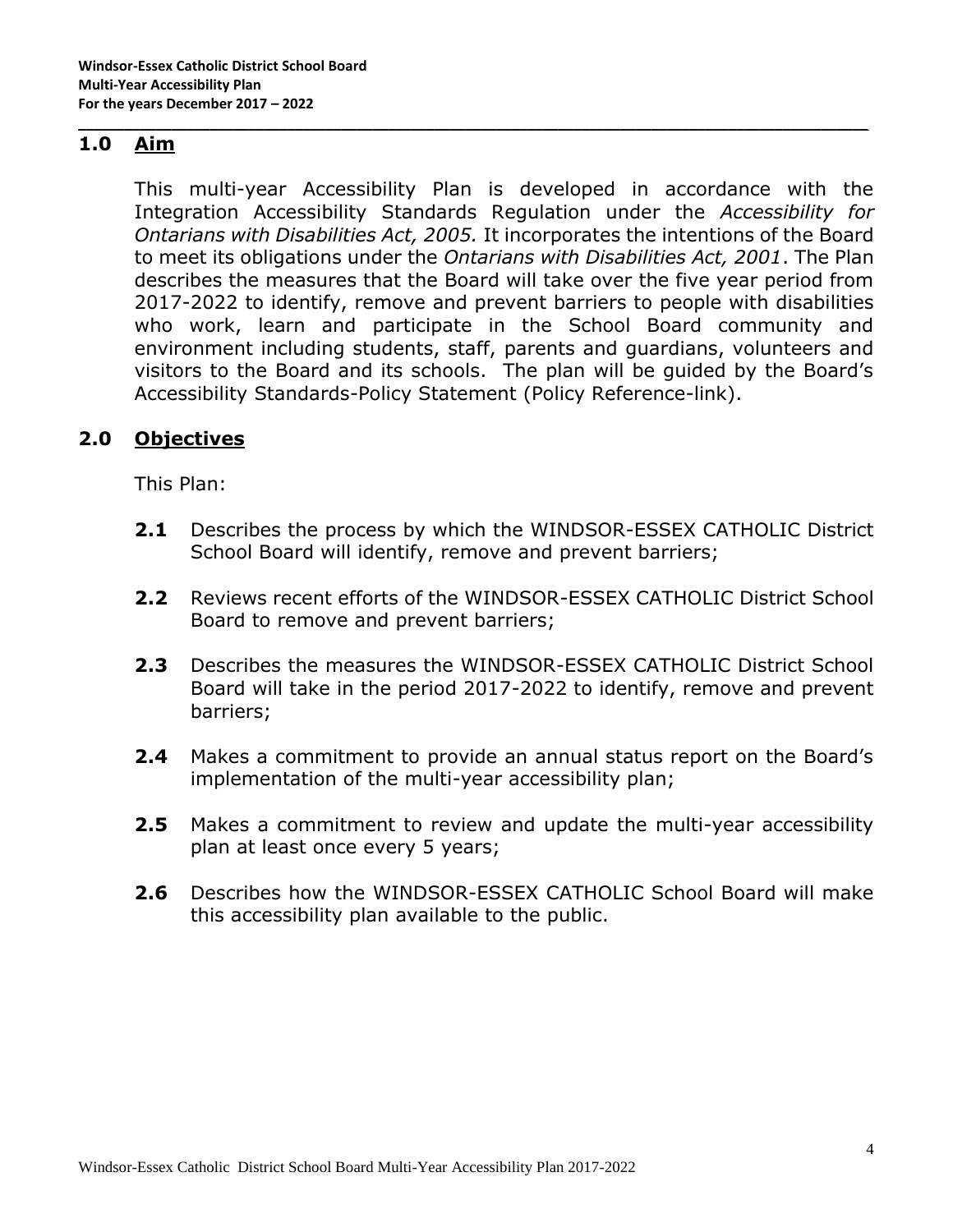#### **3.0 Commitment to Accessibility Planning**

The Director of Education has authorized the Accessibility Planning Committee to prepare an accessibility plan that will enable the Windsor-Essex Catholic District School Board to meet these commitments.

The WINDSOR-ESSEX CATHOLIC District School Board is committed to:

\_\_\_\_\_\_\_\_\_\_\_\_\_\_\_\_\_\_\_\_\_\_\_\_\_\_\_\_\_\_\_\_\_\_\_\_\_\_\_\_\_\_\_\_\_\_\_\_\_\_\_\_\_\_\_\_\_\_\_\_\_\_\_\_\_\_\_\_\_\_\_\_\_\_\_\_\_\_\_\_\_\_\_\_\_\_\_\_\_\_\_\_\_\_\_\_\_\_\_\_\_\_

- **3.1** Maintaining an Accessibility Planning Committee;
- **3.2** Continuing the process of consulting with the Special Education Advisory Committee and with persons with disabilities;
- **3.3** Ensuring, wherever practicable, that Board policies, procedures and practices are consistent with the principles of accessibility and inclusive/universal design. The Accessibility Planning Committee will provide input re: accessibility issues, where appropriate, with regard to new policies and procedures and to those under review;
- **3.4** Improving access to facilities, policies, programs, practices and services for students, staff, parents/guardians, volunteers and members of the community. Consideration of ongoing identification of barriers will be the responsibility of the Accessibility Planning Committee and will, wherever practicable, be incorporated in the multi-year plan.

The Director of Education has authorized the Accessibility Planning Committee to review and update the Multi-Year Accessibility Plan that will enable the WINDSOR-ESSEX CATHOLIC District School Board to meet these commitments.

#### **4.0 Description of the Windsor-Essex Catholic District School Board**

The Windsor-Essex Catholic District School Board operates 32 elementary schools, 3 middle schools and 8 secondary schools, as well as an adult education program that provide quality Catholic education to 20,200 students. The board employs 1,170 full time equivalent elementary and secondary teachers as well as 895 support staff, which includes principals, vice-principals, educational assistants, child and youth workers, early childhood educators, IT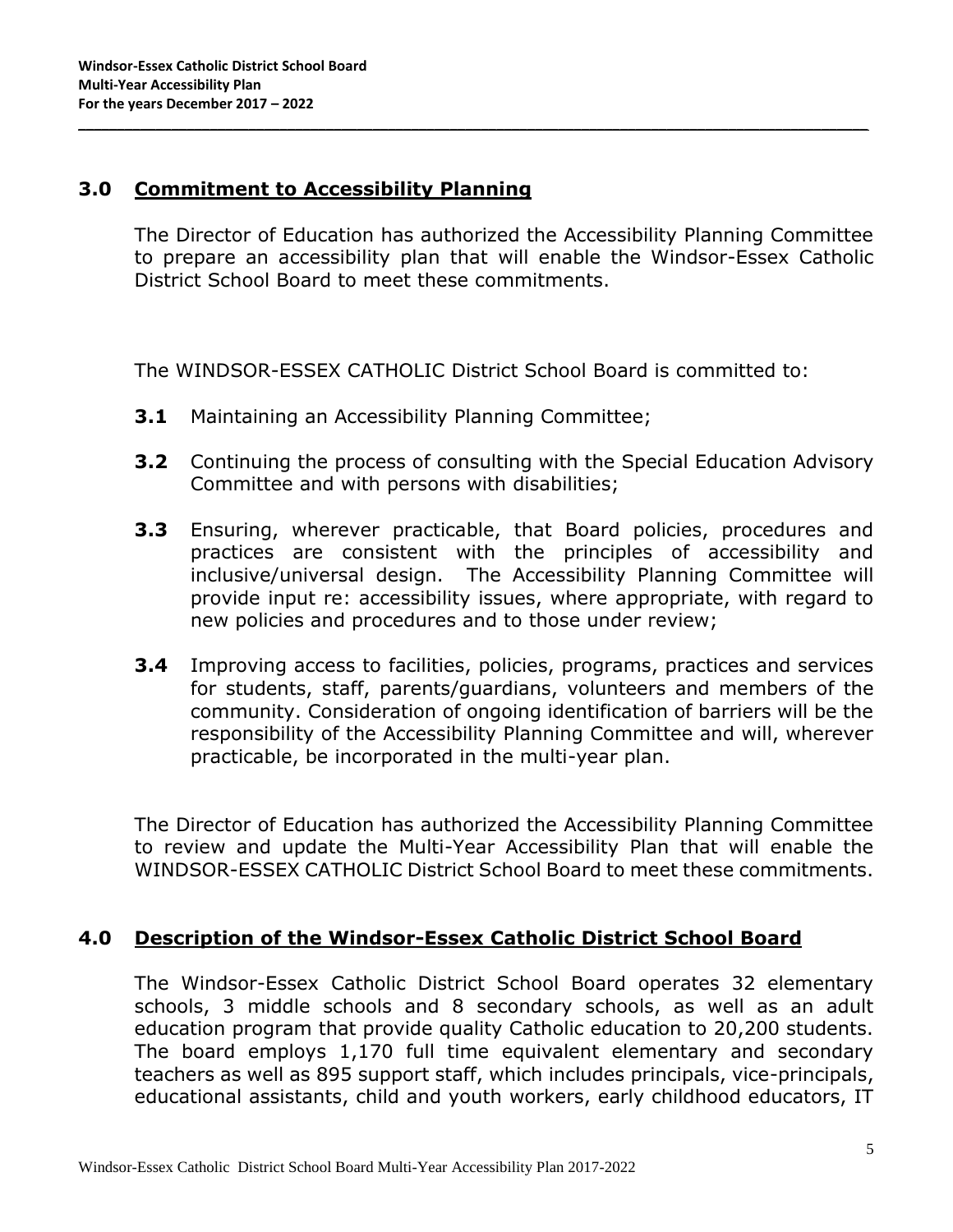technicians, school office support, custodial and maintenance staff, as well as board office administration and other professional staff.

\_\_\_\_\_\_\_\_\_\_\_\_\_\_\_\_\_\_\_\_\_\_\_\_\_\_\_\_\_\_\_\_\_\_\_\_\_\_\_\_\_\_\_\_\_\_\_\_\_\_\_\_\_\_\_\_\_\_\_\_\_\_\_\_\_\_\_\_\_\_\_\_\_\_\_\_\_\_\_\_\_\_\_\_\_\_\_\_\_\_\_\_\_\_\_\_\_\_\_\_\_\_

### **Mission, Priorities and Goals of the Windsor-Essex Catholic District School Board**

#### **Mission**

In keeping with the virtues of our Catholic Faith, we are called to know every student, to inspire them to follow the example of Jesus, and empower them with the knowledge and skills they need to live purposeful and meaningful lives.

#### **PRIORITIES & GOALS**

#### **Our Students**

- To understand and know each student, in order to better promote their intellectual, spiritual, emotional, and physical well-being
- To guide and direct our students towards the pathways that work best for them, while helping them establish goals that are consistent with their individual aspirations
- To focus on the success of our most vulnerable, by creating positive, welcoming, safe learning environments where every child can achieve success

#### **Our Faith**

- To create an atmosphere that nurtures the faith journey of all our students and encourages them to put into practice the virtues inherent in our faith
- To foster mutual respect for other beliefs while remaining true to our core Catholic principles and values
- To seek out creative ways of strengthening connections between faith and academics through curriculum

#### **Our Innovative Programs**

- To create a culture of innovation that embraces the realities of a rapidly changing world
- To expose students to experiential learning that is related to exciting career paths in a variety of sectors, while being ever mindful of the potential for expansion into promising new areas that provide even greater opportunities for our students
- To further the use of advanced technology in our schools, constantly seeking new methods to enhance student learning

#### **Our Resources**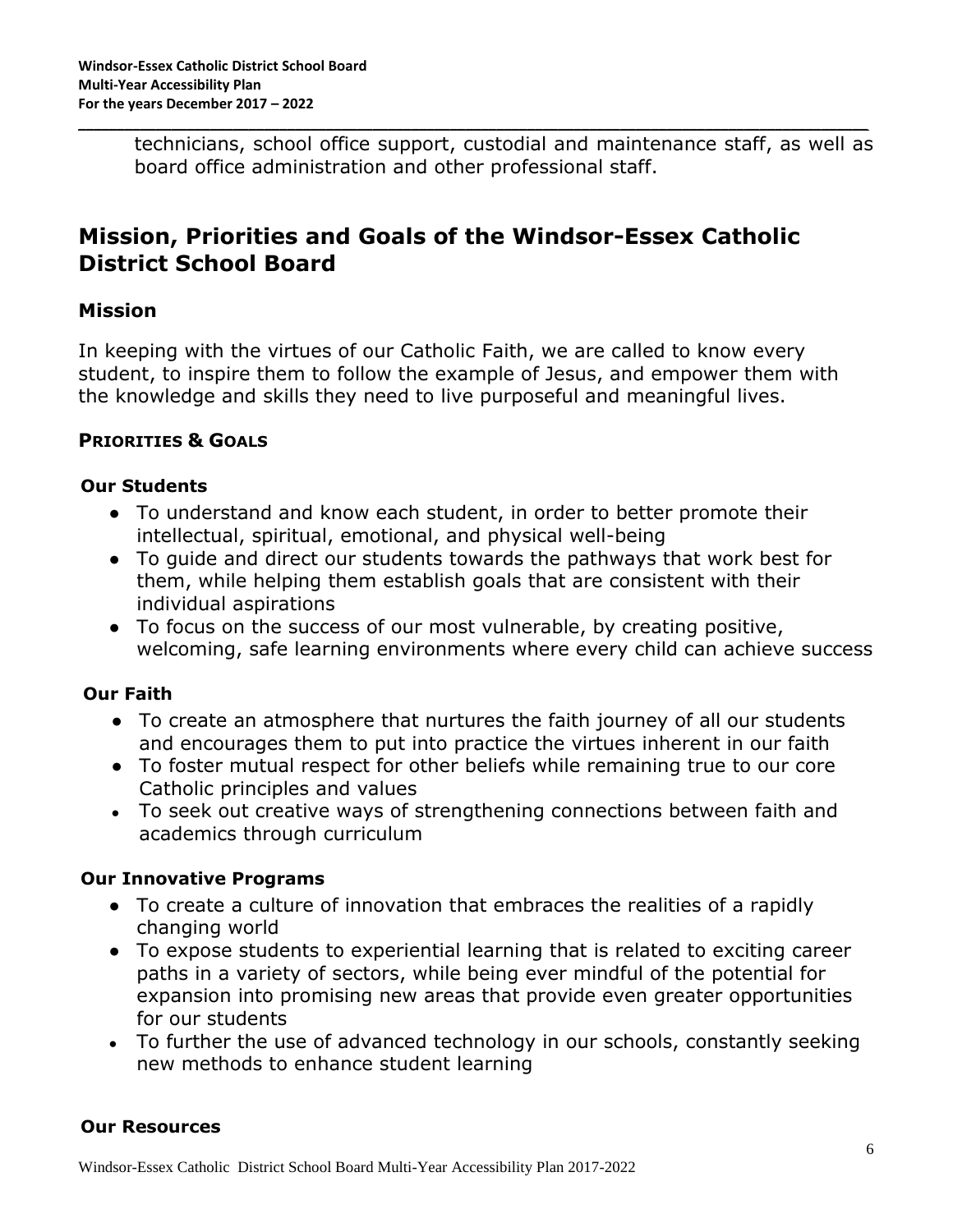- To be prudent, wise and responsible stewards of our resources
- To focus our resources on providing outstanding learning experiences for our students, while exploring and cultivating new community partnerships that can lead to exciting new learning opportunities

\_\_\_\_\_\_\_\_\_\_\_\_\_\_\_\_\_\_\_\_\_\_\_\_\_\_\_\_\_\_\_\_\_\_\_\_\_\_\_\_\_\_\_\_\_\_\_\_\_\_\_\_\_\_\_\_\_\_\_\_\_\_\_\_\_\_\_\_\_\_\_\_\_\_\_\_\_\_\_\_\_\_\_\_\_\_\_\_\_\_\_\_\_\_\_\_\_\_\_\_\_\_

• To ensure that the priorities identified in the multi-year strategic plan shape the board's budget and strategically direct our resources to support evidencebased student achievement initiatives

#### **Our Team**

- To provide meaningful professional development for everyone on our team
- To encourage all our employees, our ratepayers, and the broader Catholic community to commit to the faith formation and achievement of our students
- To foster a culture where we celebrate the success of our staff and students by recognizing their achievements

| <b>Working Group</b><br><b>Member</b> | <b>Department</b>                  | <b>Contact Information</b>           |  |
|---------------------------------------|------------------------------------|--------------------------------------|--|
| Sam Sleiman                           | Secondary School Vice-             | Phone: 519-734-6444 ext.3016         |  |
|                                       | Principal                          | e-mail: sam_sleiman@wecdsb.on.ca     |  |
| Joseph Ibrahim                        | Superintendent                     | Phone: 519-253-2481 ext. 1219        |  |
|                                       |                                    | e-mail: joseph_ibrahim@wecdsb.on.ca  |  |
| Lorne Rocheleau                       | <b>Student Support Services</b>    | Phone: 519-253-2481 ext. 1155        |  |
|                                       |                                    | e-mail: lorne_rocheleau@wecdsb.on.ca |  |
| Gary McKenzie                         | <b>Senior Manager Facilities</b>   | Phone: 519-253-2481 ext. 1137        |  |
|                                       | <b>Services</b>                    | e-mail: gary_mckenzie@wecdsb.on.ca   |  |
| <b>Tony Gebrail</b>                   | <b>Elementary School Principal</b> | Phone: 519-254-7240                  |  |
|                                       |                                    | e-mail: tonygebrail@mytools2go.ca    |  |
| <b>Colleen Norris</b>                 | Superintendent of Human            | Phone: 519-253-2481 ext. 1122        |  |
|                                       | <b>Resources</b>                   | e-mail: colleen_norris@wecdsb.on.ca  |  |

#### **5.0 Members of Accessibility Planning Committee**

The Accessibility Planning Committee held 3 meetings August 30, 2016, December 14, 2016 and April 12, 2017 to update/review the Multi-Year Accessibility Plan for 2012-17.

The Multi-Year plan was reviewed at the meeting on August 31, 2017. Meetings were also held on December 7, 2017, April 12, 2018, August 27, 2018, and September 10, 2018.

#### *(Note: The above list is based on typical composition of the Accessibility Planning Committee.)*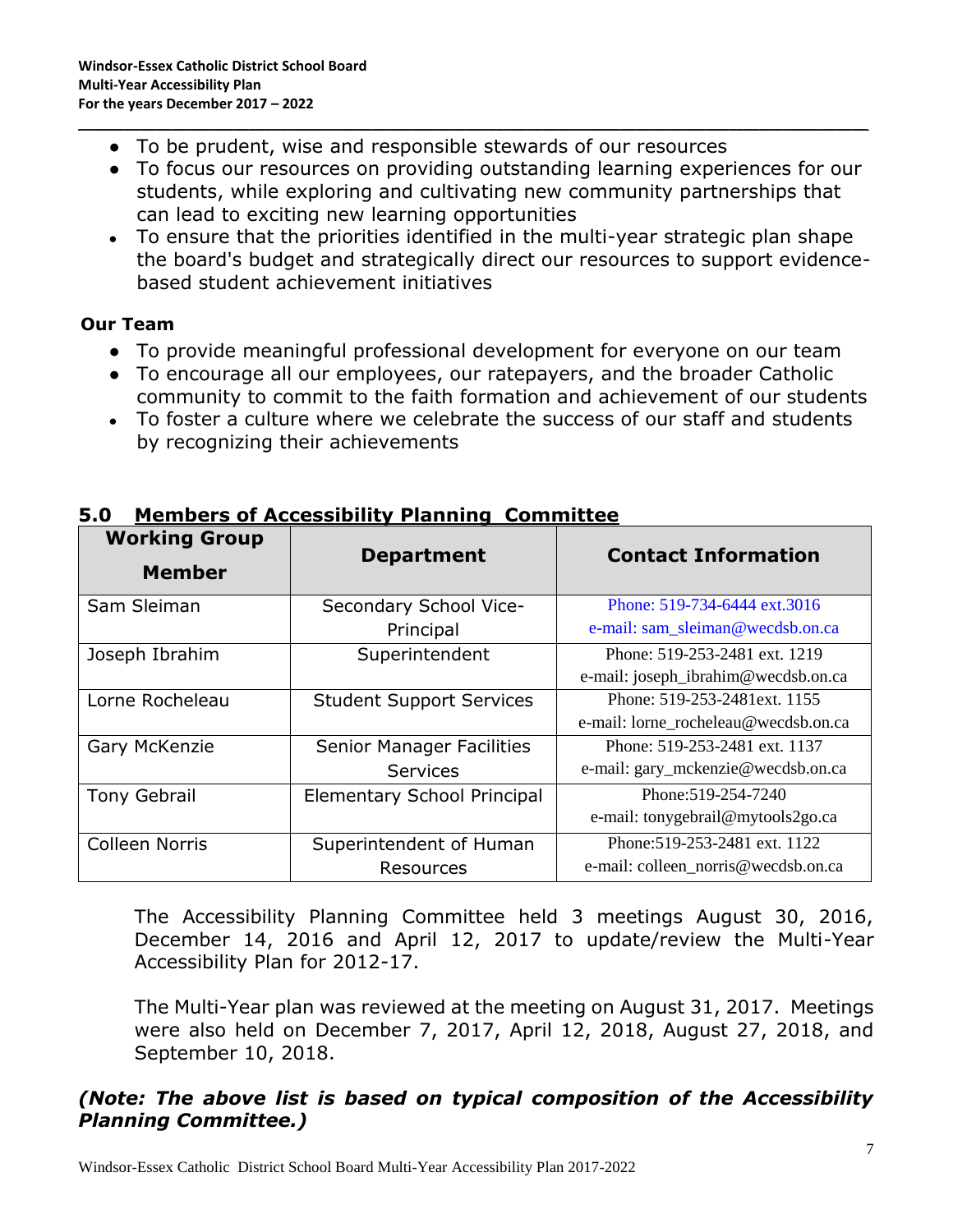#### **6.0 Strategy for prevention and removal of barriers**

Beginning in September 1, 2001, the principles of inclusionary practice, freedom from barriers and accessible environments have informed all WINDSOR-ESSEX CATHOLIC District School Board policies, programs, procedures and services. Through the annual accessibility plan status report process implemented under the *Ontarians with Disabilities Act, 2001*, the WINDSOR-ESSEX CATHOLIC District School Board's programming, policies and practices have been assessed to ensure continuous improvement in accessibility. This process will continue through the establishment of a multiyear accessibility plan which places particular emphasis on the provisions of the regulations made under the AODA with regard to customer service, information and communications, employment and school transportation.

\_\_\_\_\_\_\_\_\_\_\_\_\_\_\_\_\_\_\_\_\_\_\_\_\_\_\_\_\_\_\_\_\_\_\_\_\_\_\_\_\_\_\_\_\_\_\_\_\_\_\_\_\_\_\_\_\_\_\_\_\_\_\_\_\_\_\_\_\_\_\_\_\_\_\_\_\_\_\_\_\_\_\_\_\_\_\_\_\_\_\_\_\_\_\_\_\_\_\_\_\_\_

#### **7.0 Barrier Identification Methodologies**

The Accessibility Planning Committee uses the following barrier-identification methods:

| Group           | <b>Method</b>                                       |  |  |
|-----------------|-----------------------------------------------------|--|--|
| <b>Students</b> | to accessibility are identified<br>Barriers<br>by   |  |  |
|                 | students, parents and school staff. Facilities,     |  |  |
|                 | Special Education and Transportation                |  |  |
|                 | departments work with stakeholders<br>to            |  |  |
|                 | remove/prevent barriers and<br>develop              |  |  |
|                 | accommodation plans.                                |  |  |
| <b>Staff</b>    | Staff, working with Union representatives and       |  |  |
|                 | Human Resources, apply the<br>Board's               |  |  |
|                 | WSIB/Disability/Management programs,<br>to          |  |  |
|                 | identify barriers, restrictions and limitations and |  |  |
|                 | develop accommodation plans.                        |  |  |
| Public          | Barriers to accessibility are identified<br>by      |  |  |
|                 | individuals accessing programs and services         |  |  |
|                 | offered by the school board. Members of the         |  |  |
|                 | public may bring concerns to the attention of the   |  |  |
|                 | school or the Catholic Education Center. The        |  |  |
|                 | Board website also provides an opportunity for      |  |  |
|                 | feedback. Barriers identified by members of the     |  |  |
|                 | public are referred to the Board's Accessibility    |  |  |
|                 | Committee. Development of the Multi-Year            |  |  |
|                 | Accessibility Planning Committee. Development       |  |  |
|                 | of the Multi-Year Accessibility Plan and the        |  |  |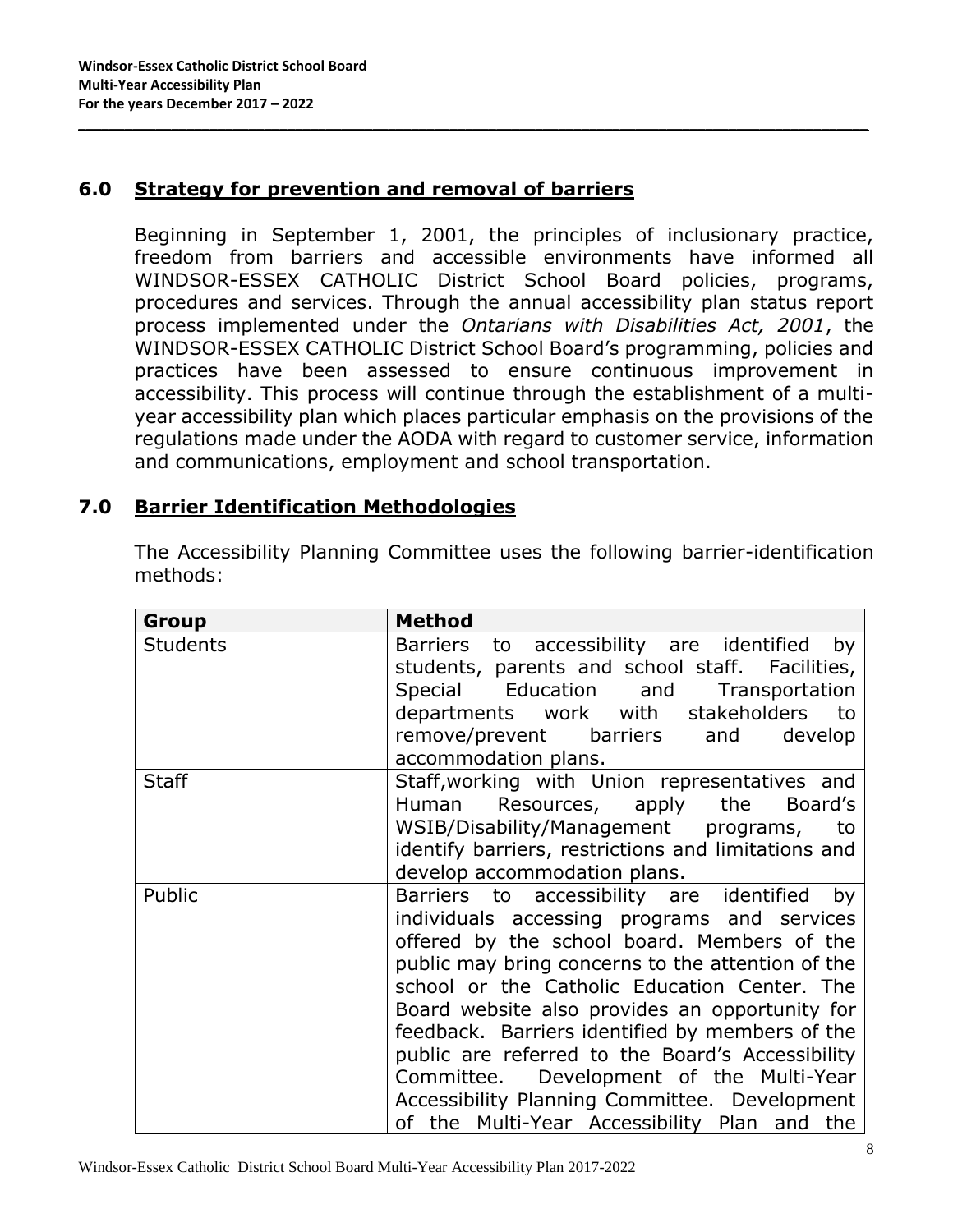|            | ongoing feedback opportunities are additional<br>important methods to identify barriers to                                                                                                                                                                               |  |  |
|------------|--------------------------------------------------------------------------------------------------------------------------------------------------------------------------------------------------------------------------------------------------------------------------|--|--|
|            | accessibility.                                                                                                                                                                                                                                                           |  |  |
| Board Wide | Ongoing liaison with bargaining partners,<br>provincial associations, school boards, and public<br>sector agencies provides updates on emerging<br>barriers to accessibility. SEAC, OASBO, OACSBO,                                                                       |  |  |
|            | ODA, AODA, IASR, and the Customer Service<br>Regulation are examples of some of the resources<br>used for barrier identification. Review of our<br>facilities provides up-to-date identification of<br>barriers and permits planning to remove/prevent<br>such barriers. |  |  |

\_\_\_\_\_\_\_\_\_\_\_\_\_\_\_\_\_\_\_\_\_\_\_\_\_\_\_\_\_\_\_\_\_\_\_\_\_\_\_\_\_\_\_\_\_\_\_\_\_\_\_\_\_\_\_\_\_\_\_\_\_\_\_\_\_\_\_\_\_\_\_\_\_\_\_\_\_\_\_\_\_\_\_\_\_\_\_\_\_\_\_\_\_\_\_\_\_\_\_\_\_\_

#### **8.0 Recent Barrier Removal Achievements**

The most recent Annual Accessibility Plan developed in accordance with the Ontarians with Disabilities Act (ODA) identified a range of barriers and appropriate strategies for their removal. The detailed achievements are set out in the following chart:

| <b>Type of Barrier</b> | <b>Location</b> | <b>Action Taken</b>        |
|------------------------|-----------------|----------------------------|
| Physical               | Sacred Heart    | Installation of accessible |
|                        | Elementary      | exit door and cement       |
|                        |                 | leveled to allow for       |
|                        |                 | easier access.             |
|                        |                 | Threshold was replaced     |
|                        |                 | for easy entry and exit    |
|                        |                 | to the building.           |
|                        |                 | Railing installed to allow |
|                        |                 | access to the music        |
|                        |                 | room                       |
| Information and        | Board-Wide      | Provision of sign          |
| Communication          |                 | language interpreter:      |
|                        |                 | i) where necessary for     |
|                        |                 | student to access          |
|                        |                 | curriculum programming     |
|                        |                 | ii) upon request of        |
|                        |                 | parent/guardian, in        |
|                        |                 | order to enable            |
|                        |                 | communication with staff   |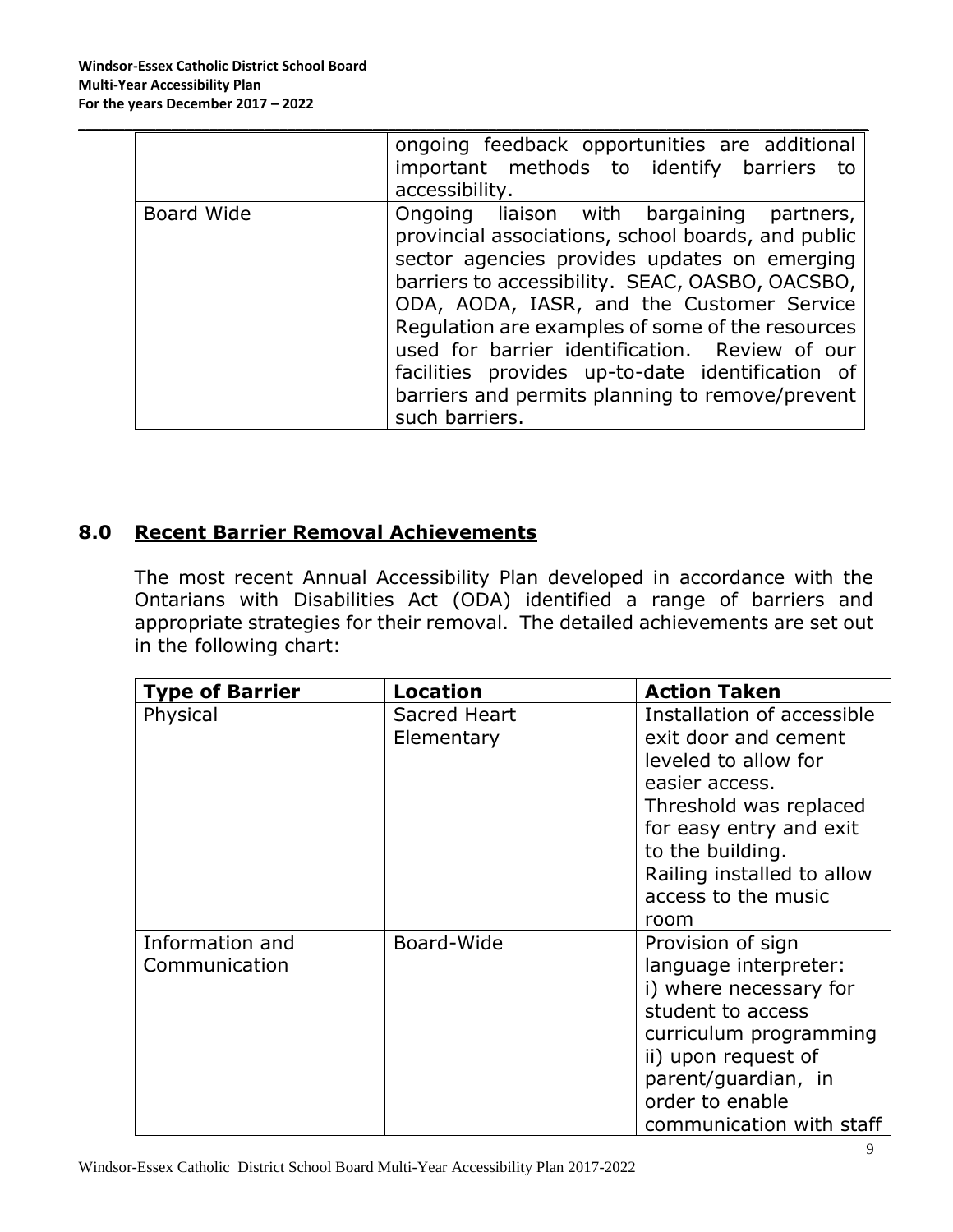|                 |                    | respecting student's<br>education |
|-----------------|--------------------|-----------------------------------|
| Information and | Board-Wide         | Continuation of the               |
| Communication   |                    | <b>Mental Health Model</b>        |
| Information and | Secondary schools  | Continuation of the               |
| Communication   |                    | B-RAD program in grade            |
|                 |                    | $9 -$ addressing bullying,        |
|                 |                    | relationships, alcohol            |
|                 |                    | and drug awareness                |
| Information and | Elementary schools | <b>Continuations of Getting</b>   |
| Communication   |                    | along Digitally, a peer           |
|                 |                    | model delivery method             |
|                 |                    | to grade 7 & 8 students           |
|                 |                    | on proper netiquette              |
| Information and | Elementary schools | Continuation of VIP               |
| Communication   |                    | (values, influence and            |
|                 |                    | peers) program to grade           |
|                 |                    | 6 students on good                |
|                 |                    | decision making.                  |

\_\_\_\_\_\_\_\_\_\_\_\_\_\_\_\_\_\_\_\_\_\_\_\_\_\_\_\_\_\_\_\_\_\_\_\_\_\_\_\_\_\_\_\_\_\_\_\_\_\_\_\_\_\_\_\_\_\_\_\_\_\_\_\_\_\_\_\_\_\_\_\_\_\_\_\_\_\_\_\_\_\_\_\_\_\_\_\_\_\_\_\_\_\_\_\_\_\_\_\_\_\_

New school construction has adhered to the current building code and includes level access to schools, automatic door openers, elevators in schools of more than one floor, accessible washrooms.

#### **9.0 Barriers to be addressed under the Multi-Year Accessibility Plan**

The Integrated Accessibility Standards Regulation 191/11 filed in June, 2011 pursuant to the Accessibility for Ontarians with Disabilities Act, 2005 identified specific requirements to achieve accessibility in the areas of:

- Information and Communications
- Employment
- Transportation

These requirements build on the Accessibility Standards for Customer Service which came into force in 2007.

WINDSOR-ESSEX CATHOLIC Board intends, through this Multi-year Accessibility Plan for the period 2017-2022, to take action to address barriers to accessibility related to the Standards areas of current Regulations. This is in addition to ongoing work the Board is undertaking with regard to identification and removal of barriers in the Board's physical environment.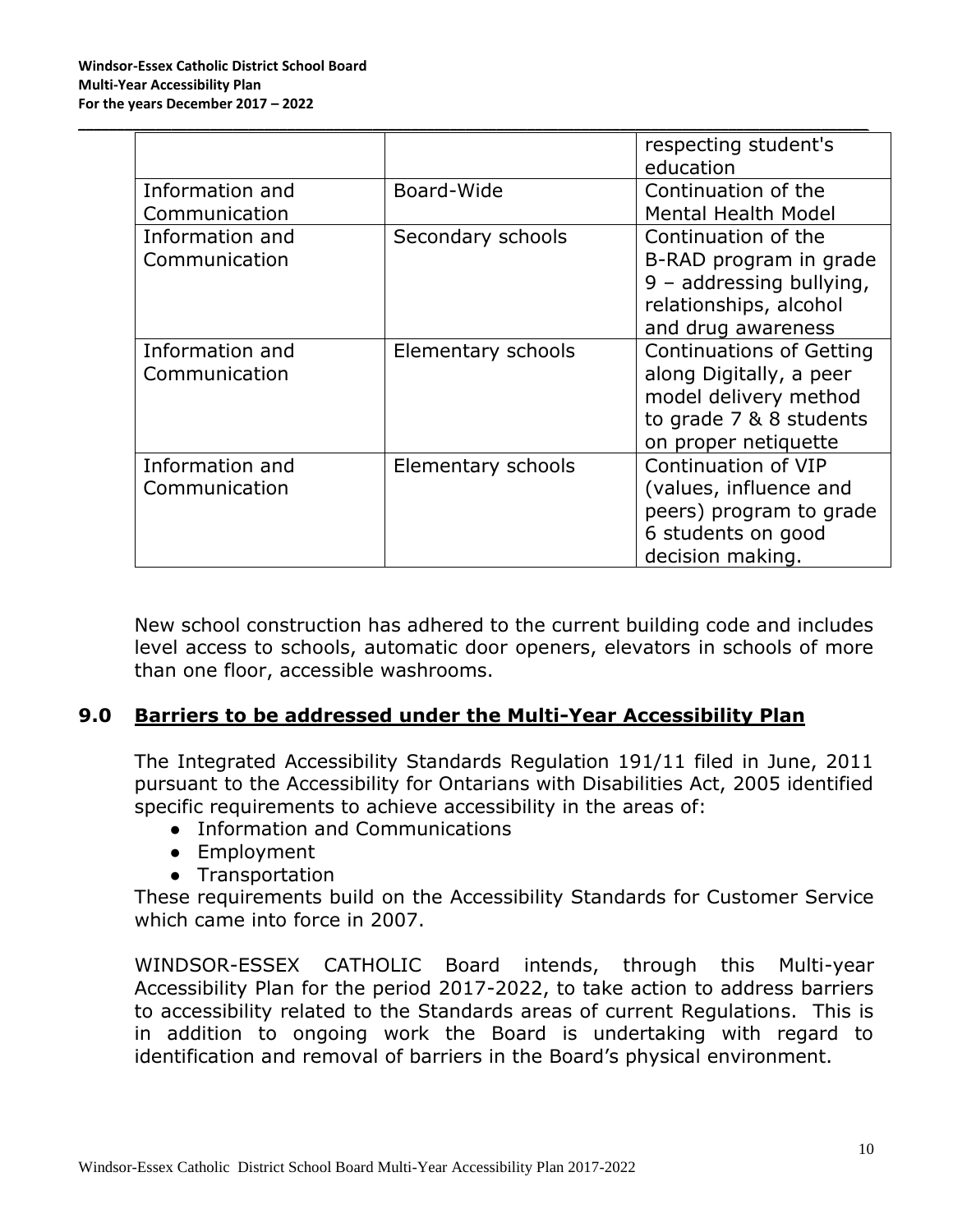#### **2017-2022**

| <b>Type of Barrier</b>           | <b>Location</b>      | <b>Action</b>                                                                                                                                                                                     | <b>Effective Date</b>                    |
|----------------------------------|----------------------|---------------------------------------------------------------------------------------------------------------------------------------------------------------------------------------------------|------------------------------------------|
| Systemic                         | Board-wide           | Review status of<br>accessibility awareness<br>training to ensure new<br>staff have been<br>trained                                                                                               | Ongoing                                  |
| Systemic                         | Board-wide           | Review status of Board<br>accessibility policies<br>and procedures and<br>update as required                                                                                                      | Ongoing                                  |
| Information and<br>Communication | <b>Schools</b>       | Review status of<br>capacity of schools to<br>provide accessible or<br>conversion-ready<br>formats of all<br>resources upon<br>request. Inform<br>principals of the<br>common system<br>approach. | Ongoing preparation<br>for 2020 deadline |
| Information and<br>Communication | Board-wide           | Review accessibility<br>features of all updates<br>and purchases related<br>to board and school<br>websites in<br>anticipation of WCAG,<br>2.0, Level AA<br>standards                             | Ongoing preparation<br>for 2021 deadline |
| Physical                         | <b>Various Sites</b> | Installation of<br>accessibility features                                                                                                                                                         | Ongoing                                  |

\_\_\_\_\_\_\_\_\_\_\_\_\_\_\_\_\_\_\_\_\_\_\_\_\_\_\_\_\_\_\_\_\_\_\_\_\_\_\_\_\_\_\_\_\_\_\_\_\_\_\_\_\_\_\_\_\_\_\_\_\_\_\_\_\_\_\_\_\_\_\_\_\_\_\_\_\_\_\_\_\_\_\_\_\_\_\_\_\_\_\_\_\_\_\_\_\_\_\_\_\_\_

#### **10.0 Review and Monitoring Process**

The Accessibility Planning Committee meets regularly during the year to review progress and evaluate the effectiveness of implementation of barrier-removal and prevention strategies and to plan for increased accessibility throughout the Board.